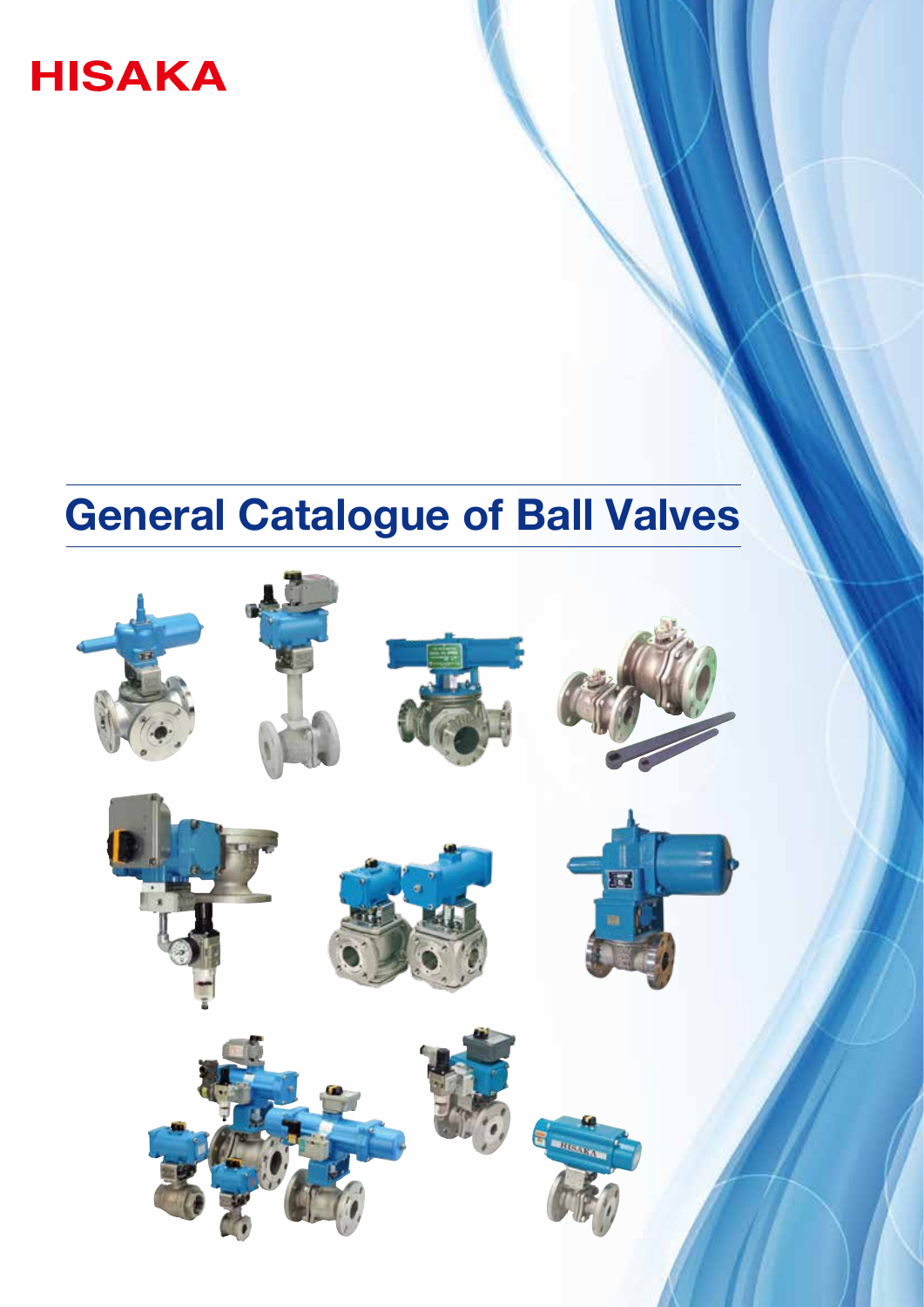

## **Pioneer of Ball Valves** ~ HISAKA ~

1

The ball valves developed by HISAKA for the first time in Japan have undergone various improvements and refinements since their birth. The valves not only have a wide range of applications including liquid, gas, steam, and powder and granular material, but also withstand severe conditions including high viscosity, high temperature, and high pressure. Our valves are used in various plants and facilities of the chemical, steel, paper and pulp, and thermal power generation industries.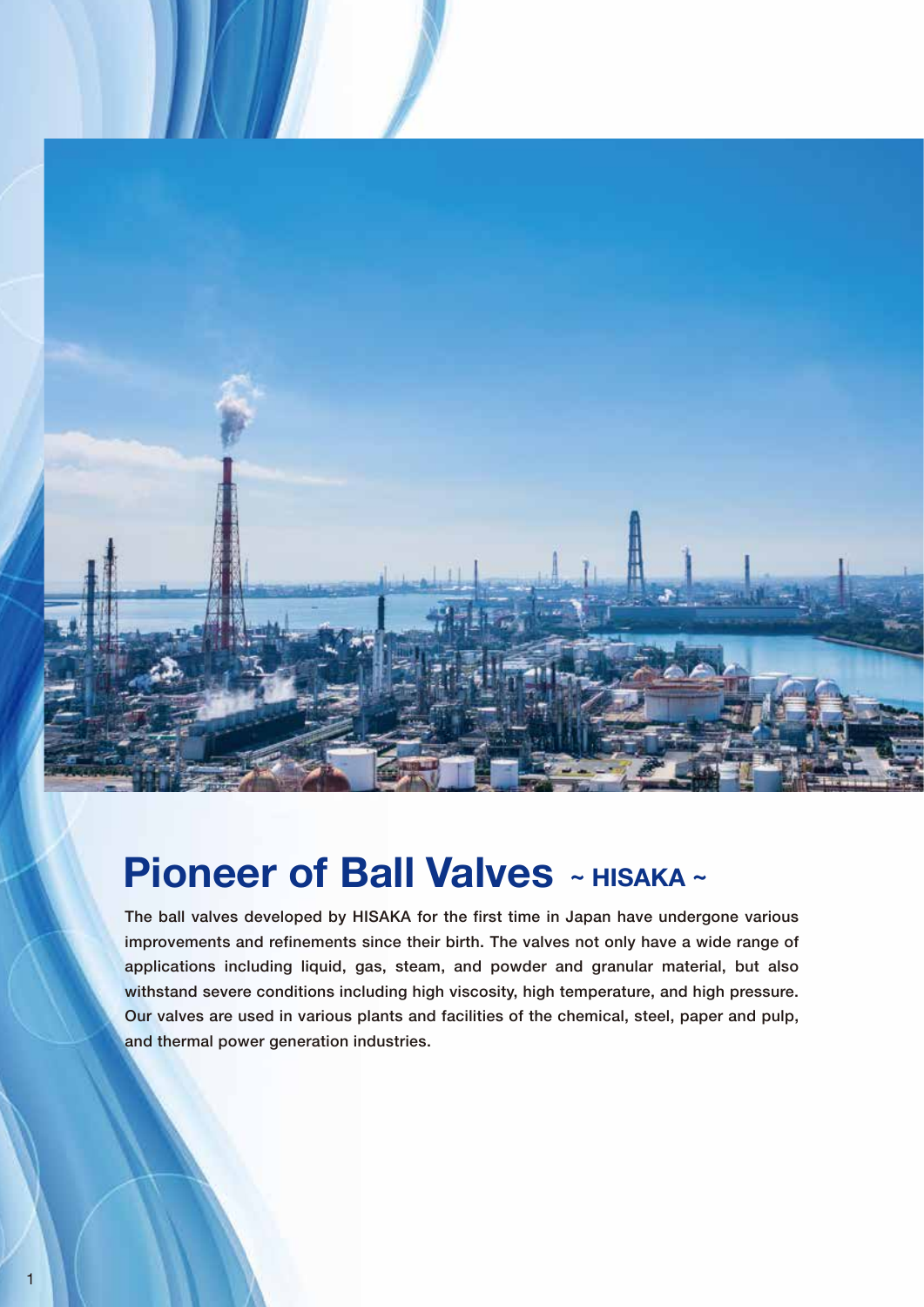





#### ■Table of Contents

| 1 General ball valve                                                       | 3    |
|----------------------------------------------------------------------------|------|
| 2 Ball valve for low temperature -                                         | 3    |
|                                                                            | 3    |
|                                                                            | $-4$ |
| 53-way ball valve - 4                                                      |      |
| 6 High pressure 3- and 4-way ball valve -                                  | 4    |
| 7 Screw end ball valve                                                     | 5    |
| 8 Screw end ball valve                                                     | 5    |
| 9 Flangeless ball valve - Changeless ball valve                            | 5    |
| 10 Tank bottom ball valve -                                                | 6    |
| 11 2-way jacketed ball valve -                                             | 6    |
| 12 3-way jacketed ball valve - 6                                           |      |
| 13 Y-type 3-way ball valve<br>Metal touch Y-type 3-way ball valve $\sim$ 7 |      |
| 14 Metal touch ball valve(1-way) -------                                   | 7    |
| 15 Metal touch ball valve(1-way for powder) $-$                            | 7    |
| 16 Metal touch ball valve(2-way) ------                                    | 8    |
| 17 Carbon seat ball valve                                                  | 8    |
| 18 Trunnion-mounted ball valve for ———— 8<br>high pressure and/or Big size |      |
| 19 Semi jacket and pigging system ball valve -                             | 9    |
| 20 Pneumatic Operation ball valve(A series) - 9                            |      |
| 21 Pneumatic Operation ball valve(T series) - 9                            |      |
| 22 2-stage Pneumatic Operation ball valve -10                              |      |
| 23 Hydraulic Operation ball valve ------10                                 |      |
| 24 Motorized ball valve - 10                                               |      |
| 25 Diaphragm valve - 11                                                    |      |
| 26 Hi-T seat ball valve - 11                                               |      |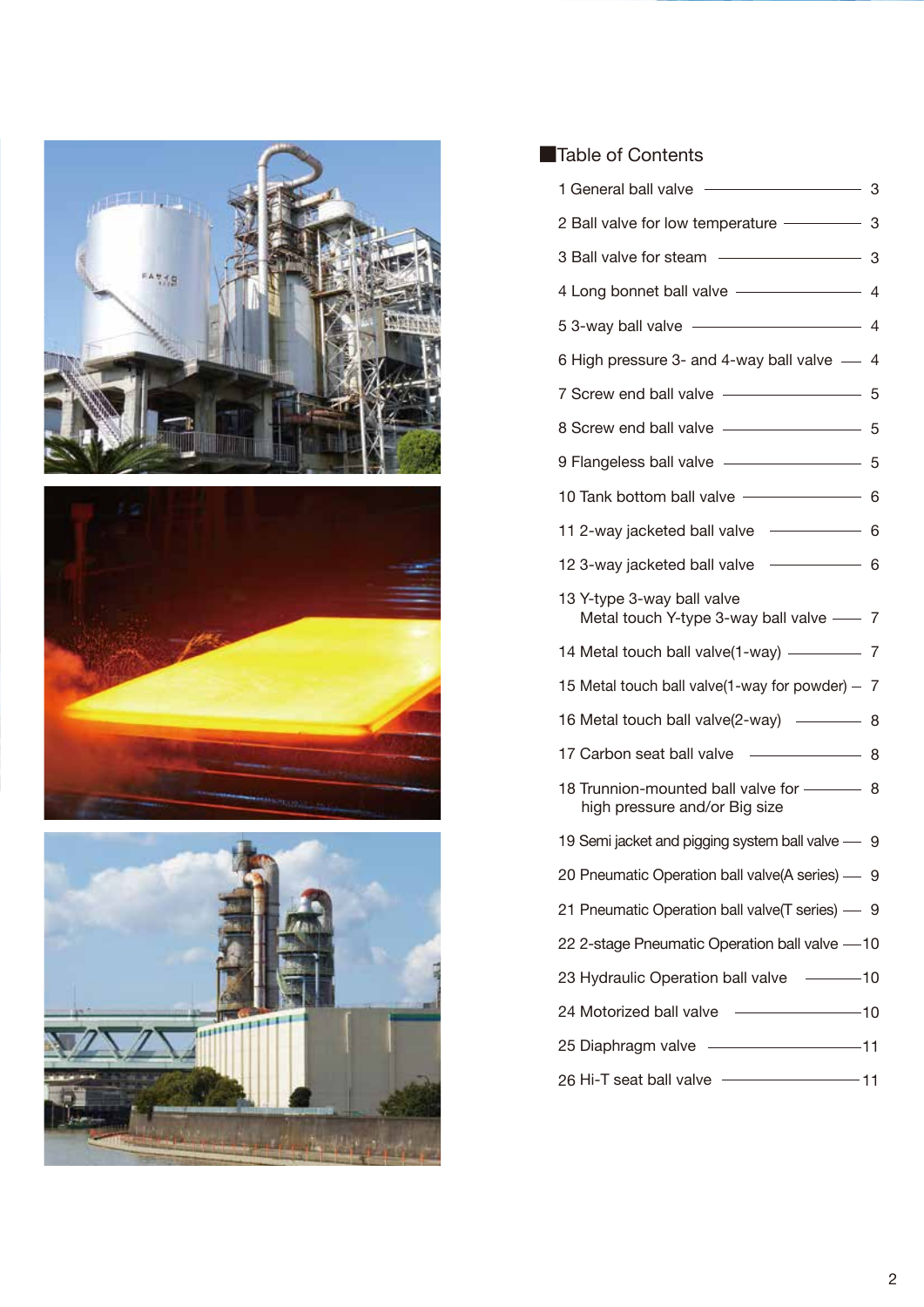|                                                     |                                  | 1                                                                                                                                                                                                                                                                                                                                                                                                                                                                 | 2                                                                                                                                                                                                                                                                                                                                                                                                       | 3                                                                                                                                                                                                                                                                                                                                                       |  |
|-----------------------------------------------------|----------------------------------|-------------------------------------------------------------------------------------------------------------------------------------------------------------------------------------------------------------------------------------------------------------------------------------------------------------------------------------------------------------------------------------------------------------------------------------------------------------------|---------------------------------------------------------------------------------------------------------------------------------------------------------------------------------------------------------------------------------------------------------------------------------------------------------------------------------------------------------------------------------------------------------|---------------------------------------------------------------------------------------------------------------------------------------------------------------------------------------------------------------------------------------------------------------------------------------------------------------------------------------------------------|--|
|                                                     | Contents                         | <b>General ball valve</b>                                                                                                                                                                                                                                                                                                                                                                                                                                         | <b>Ball valve for low temperature</b>                                                                                                                                                                                                                                                                                                                                                                   | <b>Ball valve for steam</b>                                                                                                                                                                                                                                                                                                                             |  |
| Appearance                                          |                                  |                                                                                                                                                                                                                                                                                                                                                                                                                                                                   |                                                                                                                                                                                                                                                                                                                                                                                                         | <b>HISAKA</b>                                                                                                                                                                                                                                                                                                                                           |  |
|                                                     | Model                            | HF <sub>5</sub>                                                                                                                                                                                                                                                                                                                                                                                                                                                   | HF5(LT), FM5(LT)                                                                                                                                                                                                                                                                                                                                                                                        | HF5(ST)                                                                                                                                                                                                                                                                                                                                                 |  |
| Feature                                             |                                  | This floating type general ball valve is a<br>representative model of the valves<br>manufactured by HISAKA. We support<br>various options for this product, including oil<br>and water free treatment, buffing and<br>others. The valve can also be automated<br>without disassembly while still on the<br>piping. For the valve cleaning level, even<br>standard cleaning is equal or superior to<br>simplified oil free treatment compare with<br>other makers. | Floating type ball valve for low tempera-<br>ture service. This model is suitable for<br>refrigerant (including brine) and liquefied<br>gas applications. As standard, this valve<br>is a long-bonnet type (optional for HF5LT)<br>which has undergone oil free and water<br>free treatment. The product can also be<br>installed in vertical piping by attaching a<br>heat absorbing plate (optional). | Floating type ball valve developed<br>specially for steam service. To prevent<br>leakage from the gland part, an exfoliated<br>graphite packing is used as the gland<br>packing, which withstands temperature<br>variations.<br>The valve is also provided with measures<br>to prevent an internal pressure increase<br>(cavity expansion) by standard. |  |
|                                                     | Port                             | Full bore                                                                                                                                                                                                                                                                                                                                                                                                                                                         | Full bore                                                                                                                                                                                                                                                                                                                                                                                               | Full bore                                                                                                                                                                                                                                                                                                                                               |  |
| Specification/<br>Pressure Class/<br>Size inch (mm) | JIS10K<br>ASME CLASS150          | 1/2"(15A)-12"(300A)                                                                                                                                                                                                                                                                                                                                                                                                                                               | $1/2$ "(15A)-4"(100A)                                                                                                                                                                                                                                                                                                                                                                                   | $1/2$ "(15A)-6"(150A)                                                                                                                                                                                                                                                                                                                                   |  |
|                                                     | JIS20K<br>ASME CLASS300          | 1/2"(15A)-10"(250A)                                                                                                                                                                                                                                                                                                                                                                                                                                               | 1/2"(15A)-2"(100A)                                                                                                                                                                                                                                                                                                                                                                                      | 1/2"(15A)-6"(150A)                                                                                                                                                                                                                                                                                                                                      |  |
| ၈ – ၈                                               | ASME CLASS600                    |                                                                                                                                                                                                                                                                                                                                                                                                                                                                   |                                                                                                                                                                                                                                                                                                                                                                                                         |                                                                                                                                                                                                                                                                                                                                                         |  |
| Temperature Range                                   |                                  | As per the following<br>Temperature and Pressure Rating<br>for General Ball Valve.(P12)                                                                                                                                                                                                                                                                                                                                                                           | Low temperature zone down to -104°C<br>As per the following Temperature<br>and Pressure Rating.<br>for Low Temperature and Pressure Rating.(P12)                                                                                                                                                                                                                                                        | Saturated vapor at 1 MPa(abs.): 179°C<br>Saturated vapor at 2 MPa(abs.): 212°C                                                                                                                                                                                                                                                                          |  |
|                                                     | Connection                       | Flange                                                                                                                                                                                                                                                                                                                                                                                                                                                            | Flange                                                                                                                                                                                                                                                                                                                                                                                                  | Flange                                                                                                                                                                                                                                                                                                                                                  |  |
|                                                     | Face-to-Face                     | <b>ASME B16.10</b>                                                                                                                                                                                                                                                                                                                                                                                                                                                | <b>ASME B16.10</b>                                                                                                                                                                                                                                                                                                                                                                                      | <b>ASME B16.10</b>                                                                                                                                                                                                                                                                                                                                      |  |
|                                                     | Allowable Seat<br>Leakage Volume | No leakage                                                                                                                                                                                                                                                                                                                                                                                                                                                        | No leakage<br>(Allowable leakage volume for gas<br>at -50°C or below: 25 cc/min/inch)                                                                                                                                                                                                                                                                                                                   | No leakage                                                                                                                                                                                                                                                                                                                                              |  |
|                                                     | Body                             | Stainless steel<br>Carbon steel<br>Cast iron<br>Ductile cast iron<br>Special materials can be used,<br>including Hastelloy, Nickel, and Titanium.                                                                                                                                                                                                                                                                                                                 | Stainless steel                                                                                                                                                                                                                                                                                                                                                                                         | Stainless steel<br>Cast iron<br>Ductile cast iron                                                                                                                                                                                                                                                                                                       |  |
| Material                                            | Trim                             | Stainless steel<br>Special materials can be used,<br>including Hastelloy, Nickel, and<br>Titanium.                                                                                                                                                                                                                                                                                                                                                                | Stainless steel                                                                                                                                                                                                                                                                                                                                                                                         | Stainless steel                                                                                                                                                                                                                                                                                                                                         |  |
|                                                     | Seat                             | <b>PTFE</b><br><b>Maxtite PTFE</b><br>Carbon-fiber reinforced PTFE<br>PEEK (Poly Ether Ether Ketone)<br>BR (with back seat)                                                                                                                                                                                                                                                                                                                                       | <b>Maxtite PTFE</b>                                                                                                                                                                                                                                                                                                                                                                                     | <b>Maxtite PTFE</b><br>Special carbon reinforced PTFE                                                                                                                                                                                                                                                                                                   |  |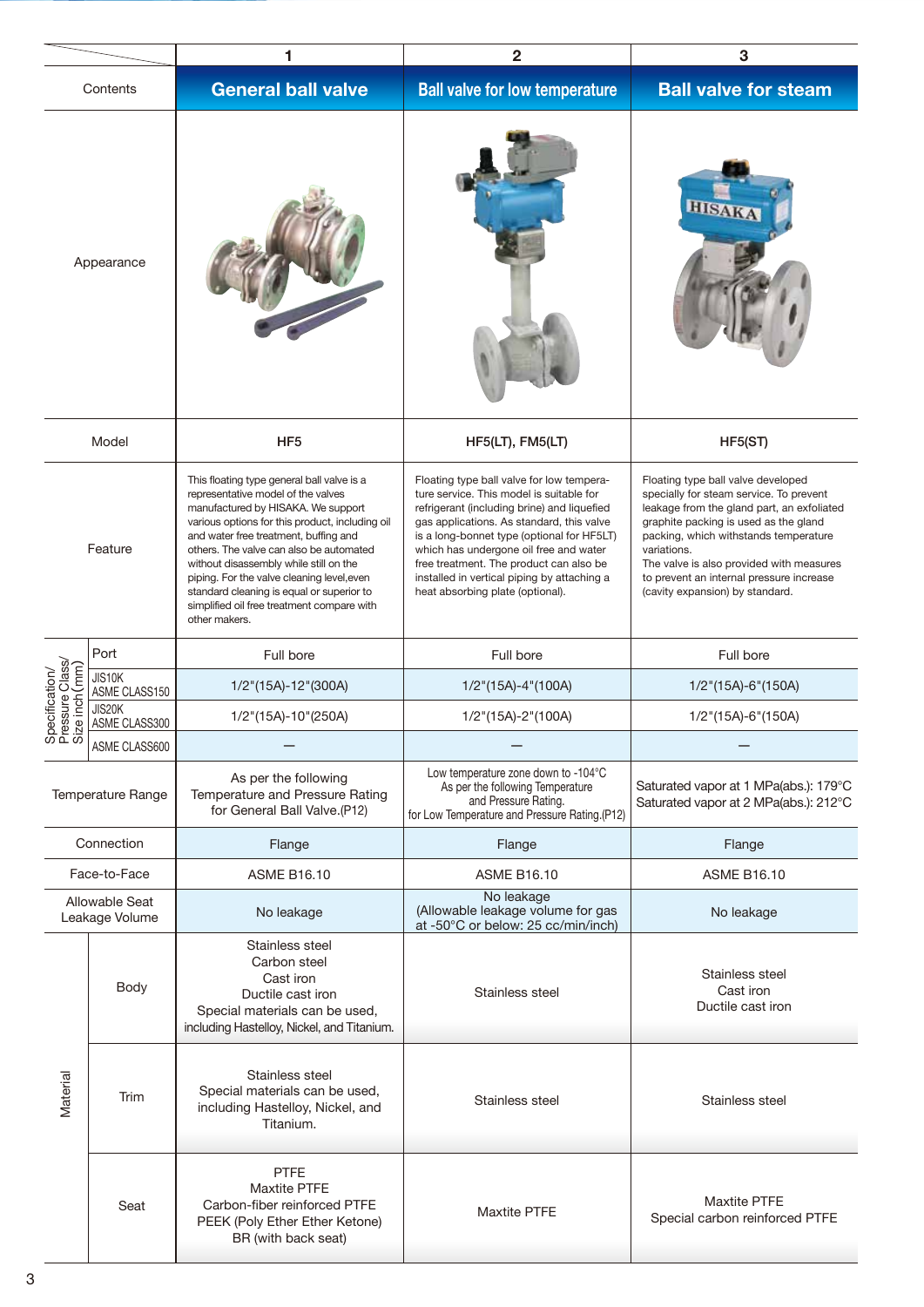|                                                     |                                  | 4                                                                                                                                                                                                                                                                                                                                                                                                                             | 5                                                                                                                                                                                                                                                                                                                                       | 6                                                                                                                                                                                                                                                                                                                                                                                                                         |  |
|-----------------------------------------------------|----------------------------------|-------------------------------------------------------------------------------------------------------------------------------------------------------------------------------------------------------------------------------------------------------------------------------------------------------------------------------------------------------------------------------------------------------------------------------|-----------------------------------------------------------------------------------------------------------------------------------------------------------------------------------------------------------------------------------------------------------------------------------------------------------------------------------------|---------------------------------------------------------------------------------------------------------------------------------------------------------------------------------------------------------------------------------------------------------------------------------------------------------------------------------------------------------------------------------------------------------------------------|--|
|                                                     | Contents                         | Long bonnet ball valve                                                                                                                                                                                                                                                                                                                                                                                                        | 3-way ball valve                                                                                                                                                                                                                                                                                                                        | High pressure 3- and 4-way ball valve                                                                                                                                                                                                                                                                                                                                                                                     |  |
| Appearance                                          |                                  |                                                                                                                                                                                                                                                                                                                                                                                                                               |                                                                                                                                                                                                                                                                                                                                         |                                                                                                                                                                                                                                                                                                                                                                                                                           |  |
|                                                     | Model                            | HF5LB                                                                                                                                                                                                                                                                                                                                                                                                                         | H45                                                                                                                                                                                                                                                                                                                                     | D33, D43                                                                                                                                                                                                                                                                                                                                                                                                                  |  |
| Feature                                             |                                  | This ball valve is equipped with a long<br>bonnet (having a higher gland seal part<br>than the general ball valves by 160 mm)<br>and designed for thermal and cold<br>insulation and heat dissipation<br>applications.<br>The valve can be equipped with O-ring(s)<br>and lantern ring(s) in its gland part. A<br>double seal configuration is also allowed.<br>The long bonnet can be installed on other<br>models than HF5. | This 3-way ball valve is a multi-functional<br>valve which can be used to divert, divide,<br>mix, and close off fluid with one unit. Ball<br>seat is mounted on each of the 4 faces<br>allowing for free selection of flow<br>directions. The main body of the valve<br>has a 3-block structure, offering excellent<br>maintainability. | These are respectively 3-way and 4-way<br>trunnion-mounted ball valves which can<br>also be used for high pressure service.<br>Ball seat is mounted on each of the 4<br>faces and equipped with a spring on its<br>back, achieving good sealing<br>performance and stable operational<br>torque. In addition, the valves are<br>provided with measures to prevent an<br>internal pressure increase (cavity<br>expansion). |  |
|                                                     | Port                             | Full bore                                                                                                                                                                                                                                                                                                                                                                                                                     | Full bore                                                                                                                                                                                                                                                                                                                               | Full bore                                                                                                                                                                                                                                                                                                                                                                                                                 |  |
| Specification/<br>Pressure Class/<br>Size inch (mm) | JIS10K<br>ASME CLASS150          | 1/2"(15A)-12"(300A)                                                                                                                                                                                                                                                                                                                                                                                                           | 1/2"(15A)-12"(300A)                                                                                                                                                                                                                                                                                                                     | $1/2$ "(15A)-8"(200A)                                                                                                                                                                                                                                                                                                                                                                                                     |  |
|                                                     | JIS20K<br>ASME CLASS300          | 1/2"(15A)-10"(250A)                                                                                                                                                                                                                                                                                                                                                                                                           |                                                                                                                                                                                                                                                                                                                                         | 1/2"(15A)-8"(200A)                                                                                                                                                                                                                                                                                                                                                                                                        |  |
|                                                     | ASME CLASS600                    |                                                                                                                                                                                                                                                                                                                                                                                                                               |                                                                                                                                                                                                                                                                                                                                         |                                                                                                                                                                                                                                                                                                                                                                                                                           |  |
| Temperature Range                                   |                                  | As per the following<br>Temperature and Pressure Rating<br>for General Ball Valve.(P12)                                                                                                                                                                                                                                                                                                                                       | Be inquired                                                                                                                                                                                                                                                                                                                             | -30 $^{\circ}$ C to 160 $^{\circ}$ C                                                                                                                                                                                                                                                                                                                                                                                      |  |
|                                                     | Connection                       | Flange                                                                                                                                                                                                                                                                                                                                                                                                                        | Flange                                                                                                                                                                                                                                                                                                                                  | Flange                                                                                                                                                                                                                                                                                                                                                                                                                    |  |
|                                                     | Face-to-Face                     | <b>ASME B16.10</b>                                                                                                                                                                                                                                                                                                                                                                                                            | Manufacturer standard                                                                                                                                                                                                                                                                                                                   | Manufacturer standard                                                                                                                                                                                                                                                                                                                                                                                                     |  |
|                                                     | Allowable Seat<br>Leakage Volume | No leakage                                                                                                                                                                                                                                                                                                                                                                                                                    | No leakage                                                                                                                                                                                                                                                                                                                              | No leakage                                                                                                                                                                                                                                                                                                                                                                                                                |  |
|                                                     | Body                             | Stainless steel                                                                                                                                                                                                                                                                                                                                                                                                               | Stainless steel<br>Cast iron                                                                                                                                                                                                                                                                                                            | Stainless steel                                                                                                                                                                                                                                                                                                                                                                                                           |  |
| Material                                            | Trim<br>Stainless steel          |                                                                                                                                                                                                                                                                                                                                                                                                                               | Stainless steel                                                                                                                                                                                                                                                                                                                         | Stainless steel                                                                                                                                                                                                                                                                                                                                                                                                           |  |
|                                                     | Seat                             | <b>PTFE</b><br>Maxtite PTFE                                                                                                                                                                                                                                                                                                                                                                                                   | <b>PTFE</b><br><b>Maxtite PTFE</b><br>Carbon-fiber reinforced PTFE<br>Carbon can also be<br>provided.                                                                                                                                                                                                                                   | <b>PTFE</b><br><b>Maxtite PTFE</b><br>Carbon-fiber reinforced PTFE<br>Metal seats can also be<br>provided.                                                                                                                                                                                                                                                                                                                |  |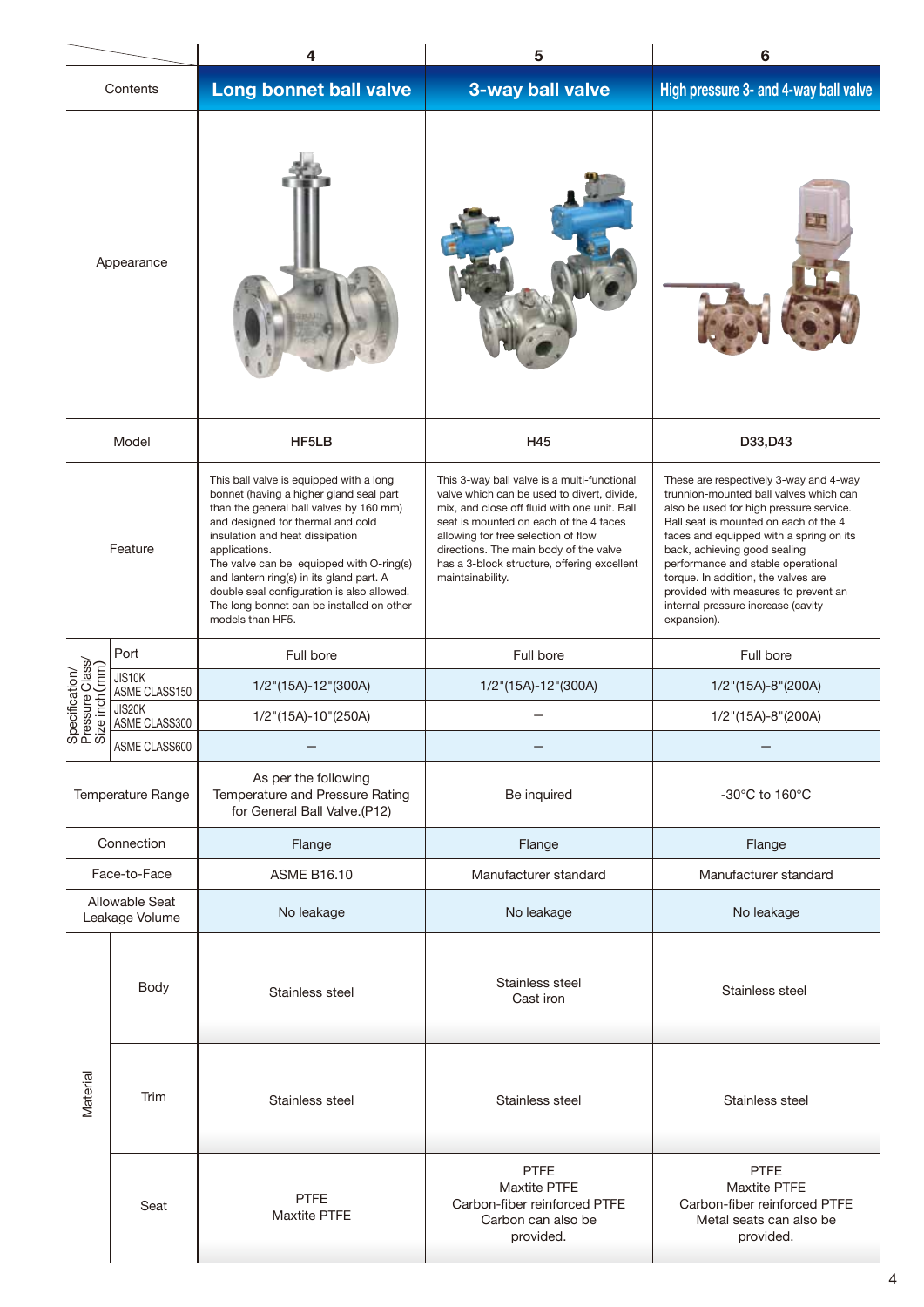|                                                    |                                  | $\overline{7}$<br>8                                                                                                                             |                                                                                                                                                                                                                                         | 9                                                                                                                                                                                                                                             |  |
|----------------------------------------------------|----------------------------------|-------------------------------------------------------------------------------------------------------------------------------------------------|-----------------------------------------------------------------------------------------------------------------------------------------------------------------------------------------------------------------------------------------|-----------------------------------------------------------------------------------------------------------------------------------------------------------------------------------------------------------------------------------------------|--|
| Contents                                           |                                  | <b>Screw end ball valve</b>                                                                                                                     | <b>Screw end ball valve</b>                                                                                                                                                                                                             | <b>Flangeless ball valve</b>                                                                                                                                                                                                                  |  |
| Appearance                                         |                                  |                                                                                                                                                 | <b>HISAKA</b>                                                                                                                                                                                                                           |                                                                                                                                                                                                                                               |  |
|                                                    | Model                            | <b>HBS</b>                                                                                                                                      | HS <sub>5</sub>                                                                                                                                                                                                                         | WF <sub>5</sub>                                                                                                                                                                                                                               |  |
| Feature                                            |                                  | Compact screw end ball valve with<br>one-piece body. This simple, low-cost<br>valve is best suited to utility lines<br>including water and air. | Floating type screw-end ball valve. This<br>model is more lightweight and compact<br>than the flange type. The valve HS5 uses<br>parts compatible with those of the<br>general product (type HF5), and can also<br>be automated easily. | This floating type ball valve is an wafer<br>type designed to be more lightweight,<br>more compact, and slimmer. The valve<br>WF5 uses parts compatible with those of<br>the general product (type HF5), and can<br>also be automated easily. |  |
|                                                    | Port                             | Reduced                                                                                                                                         | Full bore                                                                                                                                                                                                                               | Full bore                                                                                                                                                                                                                                     |  |
|                                                    | JIS10K<br>ASME CLASS150          | $1/4$ "(8A)-2"(50A)                                                                                                                             | $1/4$ "(8A)-2"(50A) <sup>(*)</sup>                                                                                                                                                                                                      | $3/8$ "(10A)-2"(50A)                                                                                                                                                                                                                          |  |
| Specification/<br>Pressure Class/<br>Size inch(mm) | JIS20K<br>ASME CLASS300          |                                                                                                                                                 |                                                                                                                                                                                                                                         |                                                                                                                                                                                                                                               |  |
|                                                    | ASME CLASS600                    |                                                                                                                                                 |                                                                                                                                                                                                                                         |                                                                                                                                                                                                                                               |  |
| Temperature Range                                  |                                  | 0°C to 160°C                                                                                                                                    | As per the following<br>Temperature and Pressure<br>Rating for General Ball Valve.                                                                                                                                                      |                                                                                                                                                                                                                                               |  |
|                                                    | Connection                       | <b>Rc</b>                                                                                                                                       | <b>Rc</b>                                                                                                                                                                                                                               | Wafer                                                                                                                                                                                                                                         |  |
|                                                    | Face-to-Face                     | Manufacturer standard                                                                                                                           | Manufacturer standard                                                                                                                                                                                                                   | Manufacturer standard                                                                                                                                                                                                                         |  |
|                                                    | Allowable Seat<br>Leakage Volume | No leakage                                                                                                                                      | No leakage                                                                                                                                                                                                                              | No leakage                                                                                                                                                                                                                                    |  |
|                                                    | Body                             | Stainless steel                                                                                                                                 | Stainless steel<br>Ductile cast iron                                                                                                                                                                                                    | Stainless steel                                                                                                                                                                                                                               |  |
| Material                                           | Trim                             | Stainless steel                                                                                                                                 | Stainless steel                                                                                                                                                                                                                         | Stainless steel                                                                                                                                                                                                                               |  |
|                                                    | Seat                             | <b>PTFE</b>                                                                                                                                     | <b>PTFE</b><br>Maxtite PTFE                                                                                                                                                                                                             | <b>PTFE</b><br>Maxtite PTFE                                                                                                                                                                                                                   |  |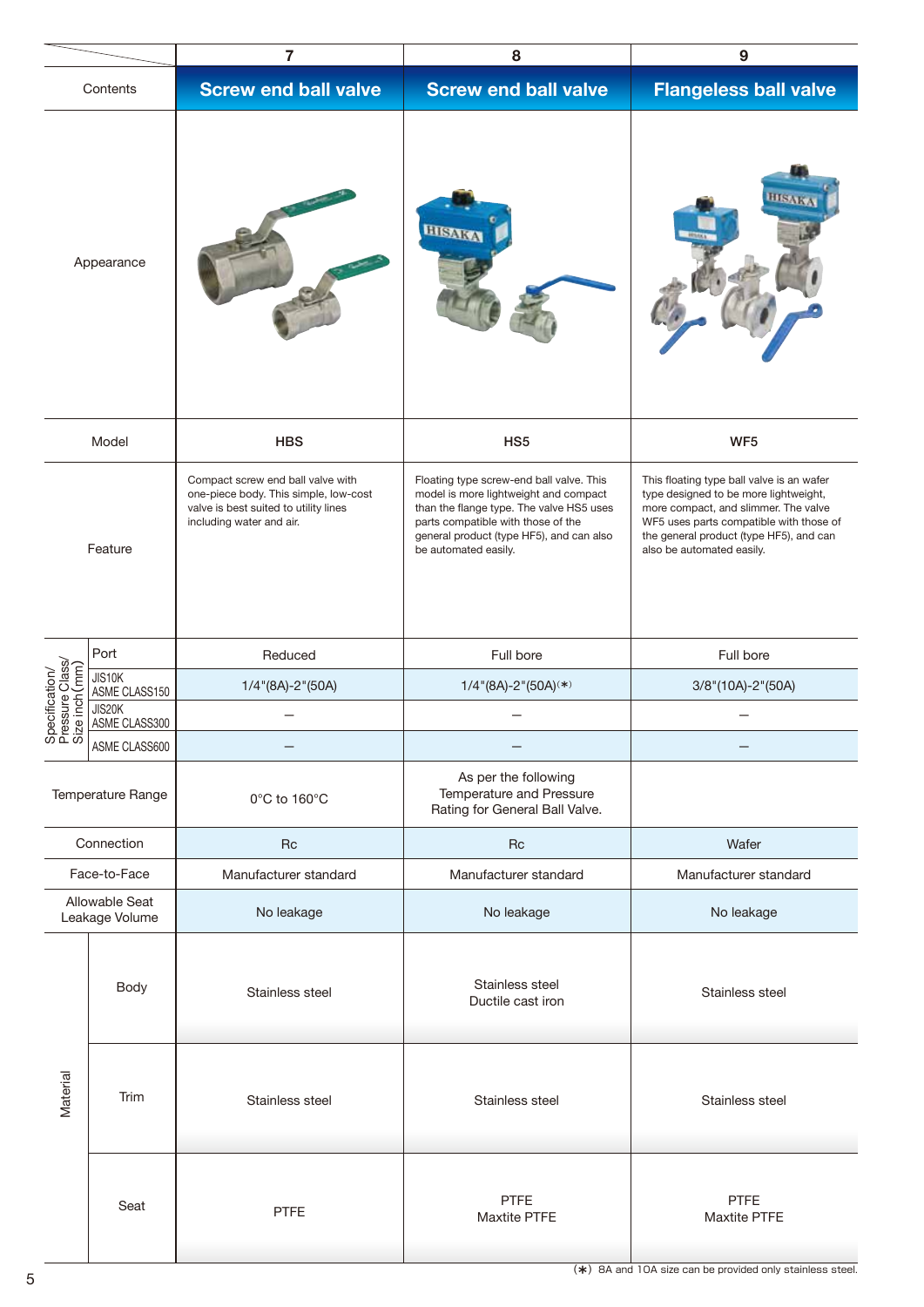|                                                     |                                  | 10<br>11                                                                                                                                                                                                                                                                              |                                                                                                                                                                                                                                             | 12                                                                                                                                                                                                                                                                                 |  |
|-----------------------------------------------------|----------------------------------|---------------------------------------------------------------------------------------------------------------------------------------------------------------------------------------------------------------------------------------------------------------------------------------|---------------------------------------------------------------------------------------------------------------------------------------------------------------------------------------------------------------------------------------------|------------------------------------------------------------------------------------------------------------------------------------------------------------------------------------------------------------------------------------------------------------------------------------|--|
| Contents                                            |                                  | <b>Tank bottom ball valve</b>                                                                                                                                                                                                                                                         | 2-way jacketed ball valve                                                                                                                                                                                                                   | 3-way jacketed ball valve                                                                                                                                                                                                                                                          |  |
| Appearance                                          |                                  |                                                                                                                                                                                                                                                                                       |                                                                                                                                                                                                                                             |                                                                                                                                                                                                                                                                                    |  |
|                                                     | Model                            | TB <sub>5</sub>                                                                                                                                                                                                                                                                       | HJ <sub>5</sub>                                                                                                                                                                                                                             | <b>H45J</b>                                                                                                                                                                                                                                                                        |  |
| Feature                                             |                                  | This ball valve is developed for tank<br>bottoms and is much superior in<br>discharging efficiency, agitation<br>performance, and operability to the flush<br>valve, and gate valve, which are<br>conventionally used.<br>Actuator position can be changed by link<br>type equipment. | This jacketed ball valve is used for<br>temperature control line.<br>With full bore design, this valve has high<br>liquidity performance.<br>This jacketed ball valve uses a long<br>bonnet at its gland part to protect thermal<br>effect. | This 3-way, 4-seat jacketed ball valve<br>has the performace of Jacketed ball<br>valve, and be available in 2 options:<br>T-Port and L-Port configurations. The<br>valve uses a long bonnet at its gland part,<br>easily allowing for the thermal and cold<br>insulation of fluid. |  |
|                                                     | Port                             | Full bore                                                                                                                                                                                                                                                                             | Full bore                                                                                                                                                                                                                                   | Full bore                                                                                                                                                                                                                                                                          |  |
| Specification/<br>Pressure Class/<br>Size inch (mm) | JIS10K<br>ASME CLASS150          | 1"(25A)-12"(300A)                                                                                                                                                                                                                                                                     | 1/2"(15A)-12"(300A)                                                                                                                                                                                                                         | 1/2"(15A)-4"(100A)                                                                                                                                                                                                                                                                 |  |
|                                                     | JIS20K<br>ASME CLASS300          |                                                                                                                                                                                                                                                                                       | Be inquired                                                                                                                                                                                                                                 |                                                                                                                                                                                                                                                                                    |  |
|                                                     | ASME CLASS600                    |                                                                                                                                                                                                                                                                                       |                                                                                                                                                                                                                                             |                                                                                                                                                                                                                                                                                    |  |
| Temperature Range                                   |                                  | As per the following<br>Temperature and Pressure Rating<br>for General Ball Valve.(P12)                                                                                                                                                                                               | As per the following<br>Temperature and Pressure Rating<br>for General Ball Valve.(P12)                                                                                                                                                     | Be inquired                                                                                                                                                                                                                                                                        |  |
|                                                     | Connection                       | Flange                                                                                                                                                                                                                                                                                | Flange                                                                                                                                                                                                                                      | Flange                                                                                                                                                                                                                                                                             |  |
|                                                     | Face-to-Face                     | Manufacturer standard                                                                                                                                                                                                                                                                 | <b>ASME B16.10</b>                                                                                                                                                                                                                          | Manufacturer standard                                                                                                                                                                                                                                                              |  |
|                                                     | Allowable Seat<br>Leakage Volume | No leakage                                                                                                                                                                                                                                                                            | No leakage                                                                                                                                                                                                                                  | No leakage                                                                                                                                                                                                                                                                         |  |
| Material                                            | Body                             | Stainless steel<br>Hastelloy alloy                                                                                                                                                                                                                                                    | Stainless steel                                                                                                                                                                                                                             | Stainless steel                                                                                                                                                                                                                                                                    |  |
|                                                     | Trim                             | Stainless steel<br>Hastelloy alloy                                                                                                                                                                                                                                                    | Stainless steel                                                                                                                                                                                                                             | Stainless steel                                                                                                                                                                                                                                                                    |  |
|                                                     | Seat                             | Maxtite PTFE<br><b>PTFE</b><br>Carbon-fiber reinforced PTFE<br>Metal seat                                                                                                                                                                                                             | <b>Maxtite PTFE</b><br><b>PTFE</b><br>Carbon-fiber reinforced PTFE<br>Carbon seat<br>Metal seat                                                                                                                                             | <b>Maxtite PTFE</b><br>PTFE<br>Carbon-fiber reinforced PTFE<br>Carbon seat                                                                                                                                                                                                         |  |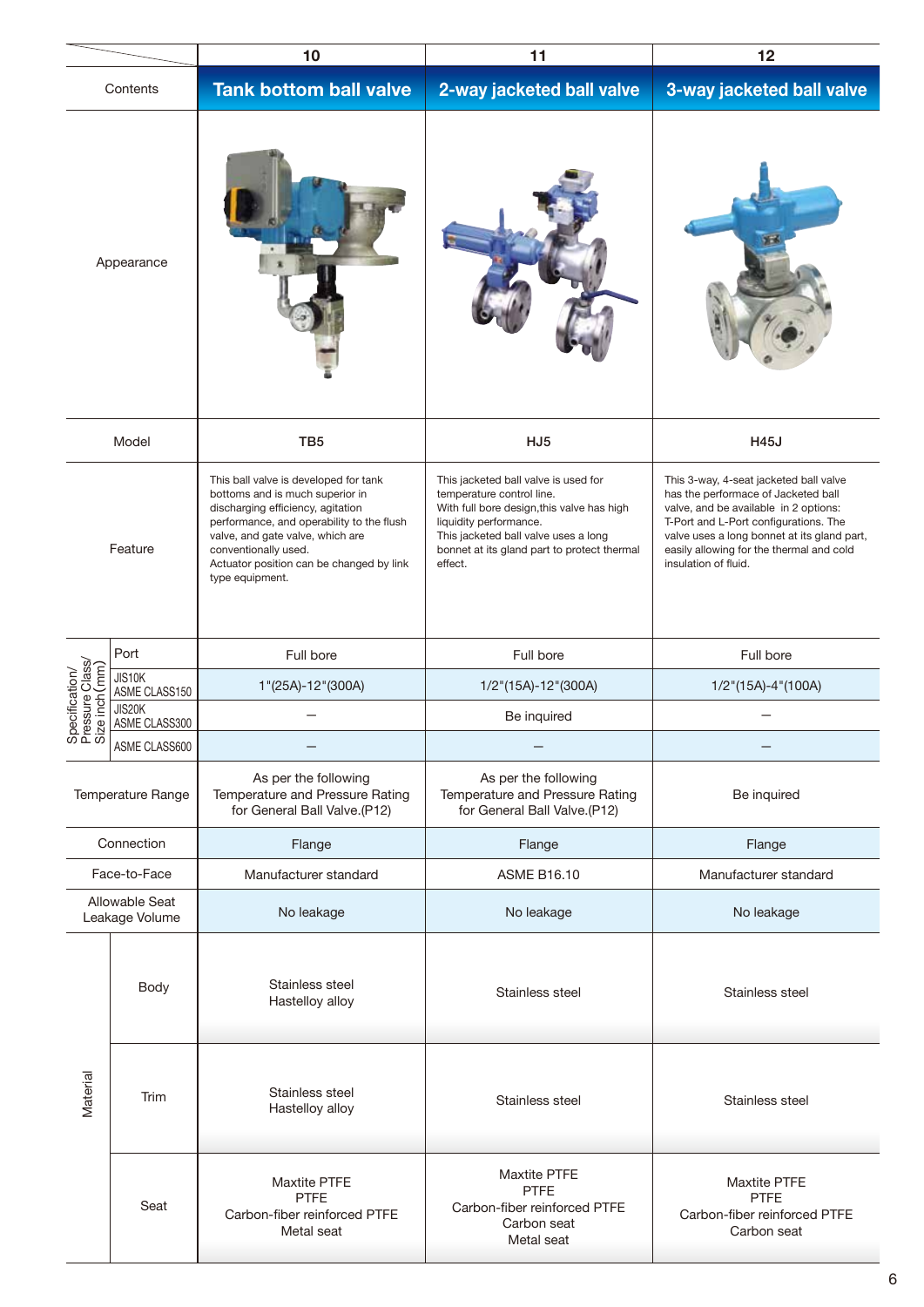|                                                     |                                  | 13                                                                                                                                                                                                                                                                                                                                                                              | 14                                                                                                                                                                                                                                                                                       | 15                                                                                                                                                                                                                                                                                                                                               |  |
|-----------------------------------------------------|----------------------------------|---------------------------------------------------------------------------------------------------------------------------------------------------------------------------------------------------------------------------------------------------------------------------------------------------------------------------------------------------------------------------------|------------------------------------------------------------------------------------------------------------------------------------------------------------------------------------------------------------------------------------------------------------------------------------------|--------------------------------------------------------------------------------------------------------------------------------------------------------------------------------------------------------------------------------------------------------------------------------------------------------------------------------------------------|--|
|                                                     |                                  | Y-type 3-way ball                                                                                                                                                                                                                                                                                                                                                               | <b>Metal touch ball valve</b>                                                                                                                                                                                                                                                            | <b>Metal touch ball valve</b>                                                                                                                                                                                                                                                                                                                    |  |
|                                                     | Contents                         | valve/Metal touch Y-type 3-way ball valve                                                                                                                                                                                                                                                                                                                                       | $(1-way)$                                                                                                                                                                                                                                                                                | (1-way for powder)                                                                                                                                                                                                                                                                                                                               |  |
| Appearance                                          |                                  |                                                                                                                                                                                                                                                                                                                                                                                 |                                                                                                                                                                                                                                                                                          | ь                                                                                                                                                                                                                                                                                                                                                |  |
|                                                     | Model                            | HY1, HY1M, HY2, HY2M                                                                                                                                                                                                                                                                                                                                                            | HF5(M1R), HF5(M1M),<br>HF5(M1H)                                                                                                                                                                                                                                                          | FM5R, FM5M, FM5H                                                                                                                                                                                                                                                                                                                                 |  |
| Feature                                             |                                  | Y-type 3-way ball valve for diverting in<br>pneumatic conveyance lines for powder<br>and/or pellets. This model has metal seat<br>design, and it can be used under harsh<br>conditions, including powder, slurry, and<br>high viscosity fluid services, and frequent<br>valve operation, which have been difficult to<br>handle with general ball valves due to<br>severe wear. | General metal touch ball valve. This model<br>can be used under harsh conditions,<br>including powder, slurry, and high viscosity<br>fluid services, and frequent valve operation<br>and high temperature, which have been<br>difficult to handle with soft seats due to<br>severe wear. | This high-quality metal touch ball valve has<br>a gland part for powder stronger than the<br>general metal touch ball valves do. The<br>valve can be used under harsh conditions,<br>including powder, slurry, and high viscosity<br>fluid services, and frequent valve operation,<br>which have been difficult to handle due to<br>severe wear. |  |
|                                                     | Port                             | Full bore                                                                                                                                                                                                                                                                                                                                                                       | Full bore                                                                                                                                                                                                                                                                                | Full bore                                                                                                                                                                                                                                                                                                                                        |  |
| Specification/<br>Pressure Class/<br>Size inch (mm) | JIS10K<br>ASME CLASS150          | 1"(25A)-14"(350A)                                                                                                                                                                                                                                                                                                                                                               | $1/2$ "(15A)-8"(200A)                                                                                                                                                                                                                                                                    | 1/2"(15A)-8"(200A)                                                                                                                                                                                                                                                                                                                               |  |
|                                                     | JIS20K<br>ASME CLASS300          |                                                                                                                                                                                                                                                                                                                                                                                 | 1/2"(15A)-8"(200A)                                                                                                                                                                                                                                                                       | 1/2"(15A)-8"(200A)                                                                                                                                                                                                                                                                                                                               |  |
| <b>SOLS</b>                                         | ASME CLASS600                    |                                                                                                                                                                                                                                                                                                                                                                                 |                                                                                                                                                                                                                                                                                          |                                                                                                                                                                                                                                                                                                                                                  |  |
| Temperature Range                                   |                                  | $80^{\circ}$ C<br>(MAX160°C available)                                                                                                                                                                                                                                                                                                                                          | HF5(M1R)<br>MAX 200°C<br>HF5(M1M) MAX 350°C<br>HF5(M1H) MAX 600°C <sup>(*)</sup>                                                                                                                                                                                                         | FM5R<br>MAX 200°C<br>MAX 350°C<br>FM5M<br>MAX 600°C(*)<br>FM5H                                                                                                                                                                                                                                                                                   |  |
|                                                     | Connection                       | Flange                                                                                                                                                                                                                                                                                                                                                                          | Flange                                                                                                                                                                                                                                                                                   | Flange                                                                                                                                                                                                                                                                                                                                           |  |
|                                                     | Face-to-Face                     | <b>ASME B16.10</b><br>Manufacturer standard                                                                                                                                                                                                                                                                                                                                     |                                                                                                                                                                                                                                                                                          | <b>ASME B16.10</b>                                                                                                                                                                                                                                                                                                                               |  |
|                                                     | Allowable Seat<br>Leakage Volume | No leakage / Conforming to MSS-SP-61                                                                                                                                                                                                                                                                                                                                            | Conforming to ANSI FCI-70-2 CLASS-V                                                                                                                                                                                                                                                      | Conforming to ANSI FCI-70-2 CLASS-V                                                                                                                                                                                                                                                                                                              |  |
| Material                                            | Body                             | Stainless steel                                                                                                                                                                                                                                                                                                                                                                 | Stainless steel                                                                                                                                                                                                                                                                          | Stainless steel                                                                                                                                                                                                                                                                                                                                  |  |
|                                                     | Trim                             | Stainless steel +<br>various<br>hardening treatments                                                                                                                                                                                                                                                                                                                            | Stainless steel +<br>various<br>hardening treatments                                                                                                                                                                                                                                     | Stainless steel +<br>various<br>hardening treatments                                                                                                                                                                                                                                                                                             |  |
|                                                     | Seat                             | Glass fiber reinforced PTFE<br>Metal seat                                                                                                                                                                                                                                                                                                                                       | Metal seat                                                                                                                                                                                                                                                                               | Metal seat                                                                                                                                                                                                                                                                                                                                       |  |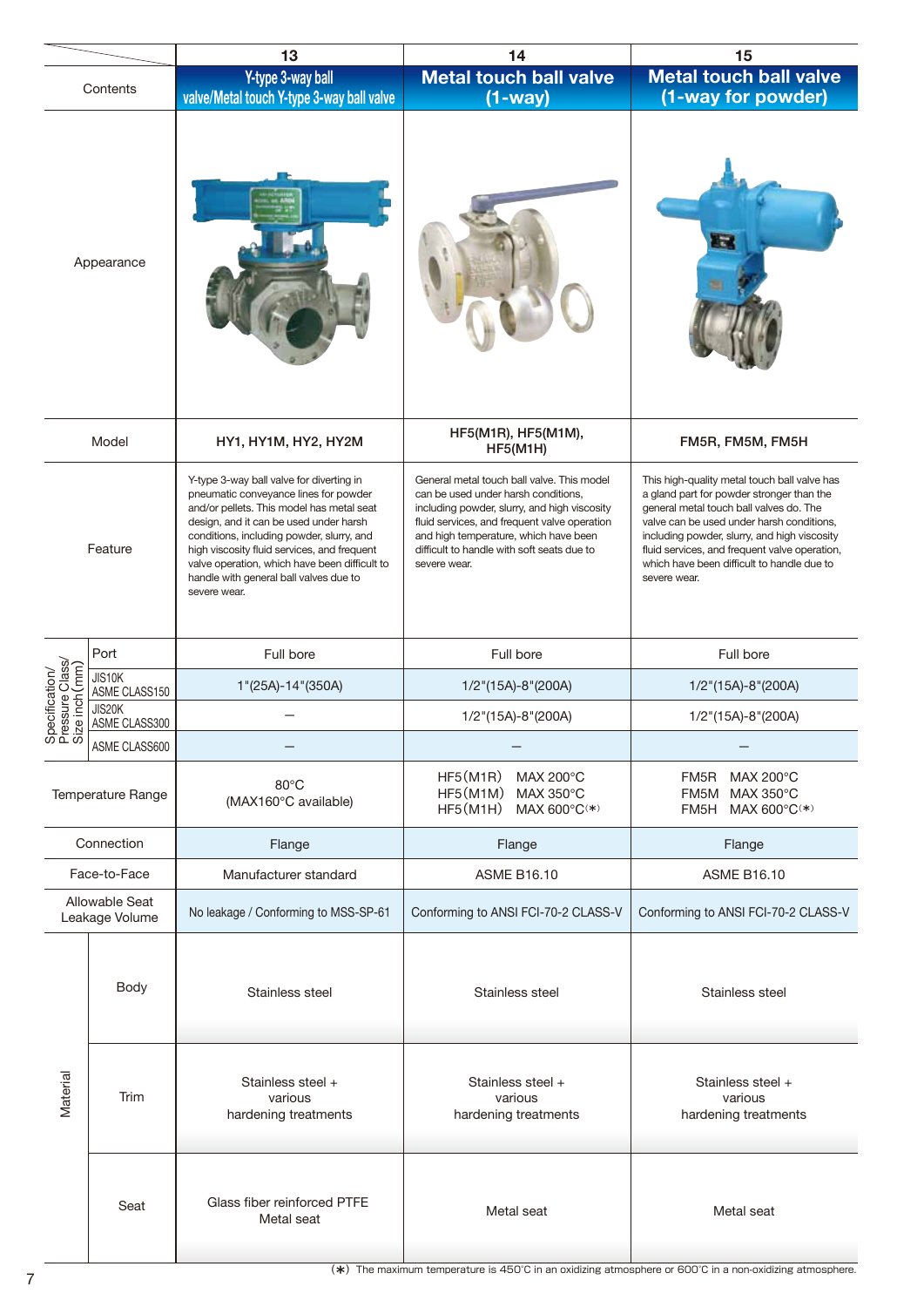|                                                     |                                  | 16                                                                                                                                                                                                                                                                                                                                                                                                       | 17                                                                                                                                                                                                                                                          | 18                                                                                                                                                                                                                                                                                                           |
|-----------------------------------------------------|----------------------------------|----------------------------------------------------------------------------------------------------------------------------------------------------------------------------------------------------------------------------------------------------------------------------------------------------------------------------------------------------------------------------------------------------------|-------------------------------------------------------------------------------------------------------------------------------------------------------------------------------------------------------------------------------------------------------------|--------------------------------------------------------------------------------------------------------------------------------------------------------------------------------------------------------------------------------------------------------------------------------------------------------------|
|                                                     | Contents                         | <b>Metal touch ball valve</b><br>$(2-way)$                                                                                                                                                                                                                                                                                                                                                               | <b>Carbon seat ball valve</b>                                                                                                                                                                                                                               | Trunnion-mounted ball valve for high<br>pressure and/or large bores                                                                                                                                                                                                                                          |
| Appearance                                          |                                  |                                                                                                                                                                                                                                                                                                                                                                                                          |                                                                                                                                                                                                                                                             |                                                                                                                                                                                                                                                                                                              |
|                                                     | Model                            | TM1R, TM1M, TM1H, FM5RB                                                                                                                                                                                                                                                                                                                                                                                  | HF5(CAM), HF5(CAH)                                                                                                                                                                                                                                          | TF5/TF1/TF3                                                                                                                                                                                                                                                                                                  |
| Feature                                             |                                  | Metal touch ball valve of bi-directional<br>type. It is suitable for inlet of reactor<br>that bi-directional pressurized<br>at reaction timing. This model can be<br>used under harsh conditions, including<br>powder, slurry, and high viscosity fluid<br>services, and frequent valve operation<br>and high temperature, which have been<br>difficult to handle with soft seats due to<br>severe wear. | This carbon seat ball valve can withstand<br>operating temperatures up to 400°C. The<br>product is best suited to high tempera-<br>ture service including heat transfer oil.<br>There is no limit on the fluid pressure<br>direction. (2-way specification) | This valve is provided with a stem<br>above and below the ball to hold the ball<br>perpendicular to fluid. This configuration<br>achieves sealing by the interaction<br>between springs and fluid pressure<br>without relying on fluid pressure.<br>· This model can be provided metal seat<br>if requested, |
|                                                     | Port                             | Full bore                                                                                                                                                                                                                                                                                                                                                                                                | Full bore                                                                                                                                                                                                                                                   | Full bore                                                                                                                                                                                                                                                                                                    |
|                                                     | JIS10K<br>ASME CLASS150          | 1/2"(15A)-8"(200A)                                                                                                                                                                                                                                                                                                                                                                                       | 1/2"(15A)-8"(200A)                                                                                                                                                                                                                                          | 8"(200A)-24"(600A)                                                                                                                                                                                                                                                                                           |
| Specification/<br>Pressure Class/<br>Size inch (mm) | JIS20K<br>ASME CLASS300          | 1/2"(15A)-4"(100A)                                                                                                                                                                                                                                                                                                                                                                                       | 1/2"(15A)-8"(200A)                                                                                                                                                                                                                                          | 8"(200A)-20"(500A)                                                                                                                                                                                                                                                                                           |
| ဟ ၊ က                                               | ASME CLASS600                    |                                                                                                                                                                                                                                                                                                                                                                                                          |                                                                                                                                                                                                                                                             | 1/2"(15A)-10"(250A)                                                                                                                                                                                                                                                                                          |
| Temperature Range                                   |                                  | TM1R, FM5RB<br>MAX 160°C<br>MAX 350°C<br>TM <sub>1</sub> M<br>TM <sub>1</sub> H<br>MAX 600°C(*)                                                                                                                                                                                                                                                                                                          | $-50^{\circ}$ C to $+350^{\circ}$ C<br>HF5(CAM)<br>HF5(CAH) $-50^{\circ}$ C to $+400^{\circ}$ C                                                                                                                                                             | $-30^{\circ}$ C to 80 $^{\circ}$ C<br>(MAX160°C available)                                                                                                                                                                                                                                                   |
|                                                     | Connection                       | Flange                                                                                                                                                                                                                                                                                                                                                                                                   | Flange                                                                                                                                                                                                                                                      | Flange                                                                                                                                                                                                                                                                                                       |
|                                                     | Face-to-Face                     | Manufacturer standard<br><b>ASME B16.10</b>                                                                                                                                                                                                                                                                                                                                                              |                                                                                                                                                                                                                                                             | <b>ASME B16.10</b>                                                                                                                                                                                                                                                                                           |
|                                                     | Allowable Seat<br>Leakage Volume | Conforming to ANSI FCI-70-2 CLASS-V                                                                                                                                                                                                                                                                                                                                                                      | Conforming to ANSI FCI-70-2 CLASS-V                                                                                                                                                                                                                         | No leakage / Conforming to<br>ANSI FCI-70-2 CLASS V                                                                                                                                                                                                                                                          |
| Material                                            | Body                             | Stainless steel                                                                                                                                                                                                                                                                                                                                                                                          | Stainless steel                                                                                                                                                                                                                                             | Stainless steel<br>Carbon steel                                                                                                                                                                                                                                                                              |
|                                                     | Trim                             | Stainless steel +<br>various<br>hardening treatments                                                                                                                                                                                                                                                                                                                                                     | Stainless steel                                                                                                                                                                                                                                             | Stainless steel<br>Stainless steel + various hardening<br>treatments                                                                                                                                                                                                                                         |
|                                                     | Seat                             | Metal seat                                                                                                                                                                                                                                                                                                                                                                                               | Carbon seat                                                                                                                                                                                                                                                 | <b>PTFE</b><br>Metal seat<br>(Stainless steel + various<br>hardening treatments)                                                                                                                                                                                                                             |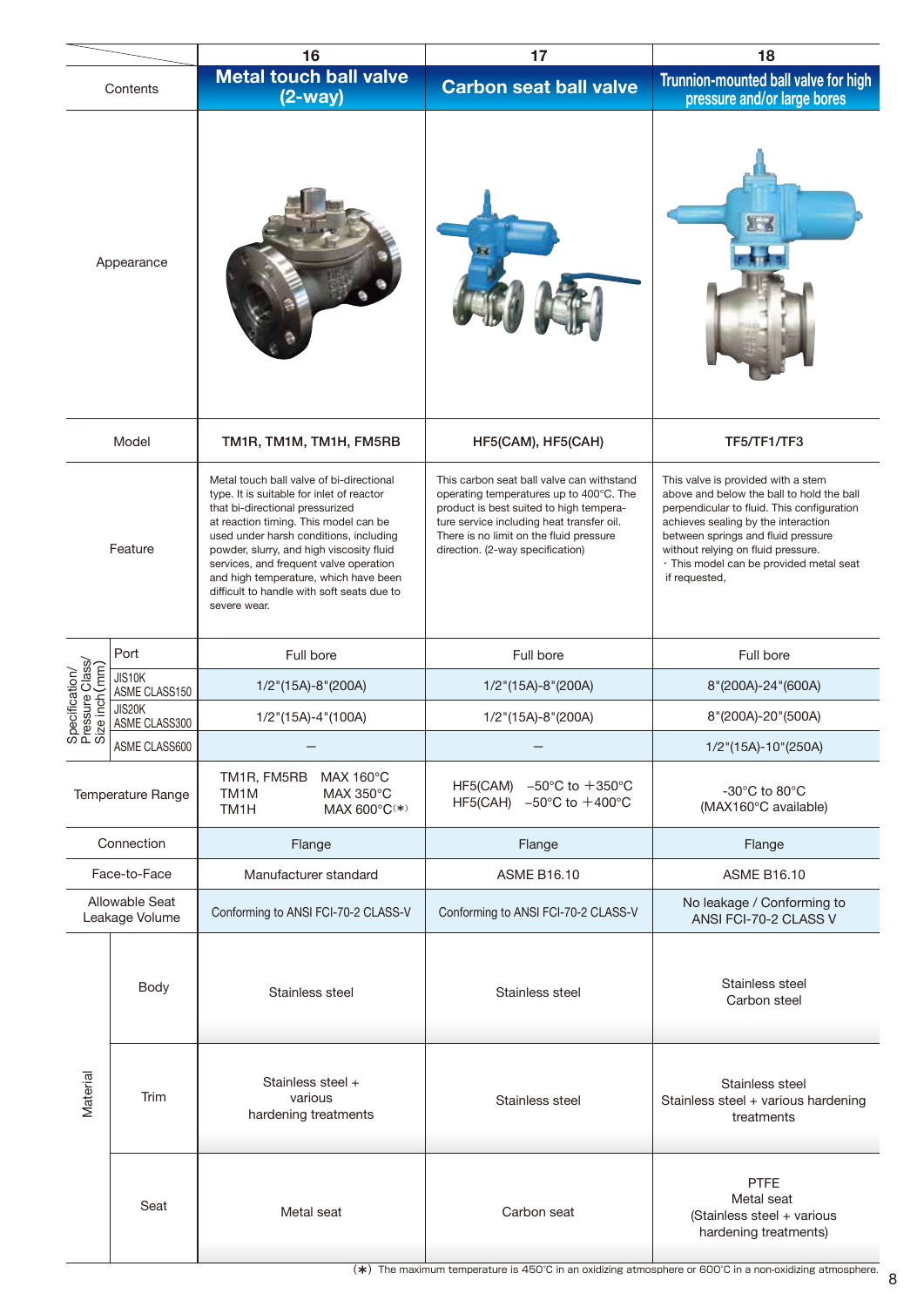|                                                     |                                  | 19                                                                                                                                                                                                                                                                                                                          | 20                                                                                                                                                                                                                                                                                                                                                                                        | 21                                                                                                                                                                                                                                                                                                                                                                                                                                       |
|-----------------------------------------------------|----------------------------------|-----------------------------------------------------------------------------------------------------------------------------------------------------------------------------------------------------------------------------------------------------------------------------------------------------------------------------|-------------------------------------------------------------------------------------------------------------------------------------------------------------------------------------------------------------------------------------------------------------------------------------------------------------------------------------------------------------------------------------------|------------------------------------------------------------------------------------------------------------------------------------------------------------------------------------------------------------------------------------------------------------------------------------------------------------------------------------------------------------------------------------------------------------------------------------------|
| Contents                                            |                                  | Semi jacket & pigging<br>system ball valve                                                                                                                                                                                                                                                                                  | <b>Pneumatic Operation</b><br>ball valve(A series)                                                                                                                                                                                                                                                                                                                                        | <b>Pneumatic Operation</b><br>ball valve(T series)                                                                                                                                                                                                                                                                                                                                                                                       |
| Appearance                                          |                                  |                                                                                                                                                                                                                                                                                                                             |                                                                                                                                                                                                                                                                                                                                                                                           |                                                                                                                                                                                                                                                                                                                                                                                                                                          |
|                                                     | Model                            | CH1/CH41/CH41S                                                                                                                                                                                                                                                                                                              | HF5-AD/AS                                                                                                                                                                                                                                                                                                                                                                                 | HF5-TD/TS                                                                                                                                                                                                                                                                                                                                                                                                                                |
| Feature                                             |                                  | This is a light-weight and compact ball<br>valve developed for chocolate lines<br>· With a semi jacketed structure, it is<br>suitable for food fluid which tends to set<br>easily.<br>. 2-way and 3-way valves are available.<br>(Internal diameters of 2-way valves are<br>designed Sch 10S to match for pigging<br>line.) | Compact, pneumatically operated<br>actuator designed originally by HISAKA.<br>Adoption of the double scotch yoke<br>configuration and the drive section made<br>of aluminum achieve light weight and a<br>compact build. The solenoid valves and<br>limit switches are specially designed to<br>be directly connected to aim for a<br>compact build.<br>Available for any type of valves. | Pneumatically operated actuator<br>designed originally by HISAKA. Its<br>outdoor drip-proof structure prevents<br>water from entering the inside thus<br>eliminating possible damage. This<br>actuator can be mounted on the<br>instrumentation equipment of all<br>manufacturers according to the request<br>from customers. As an option, a manual<br>handle operation feature is also available.<br>Available for any type of valves. |
|                                                     | Port                             | Full bore                                                                                                                                                                                                                                                                                                                   | Full bore                                                                                                                                                                                                                                                                                                                                                                                 | Full bore                                                                                                                                                                                                                                                                                                                                                                                                                                |
| Specification/<br>Pressure Class/<br>Size inch (mm) | JIS10K<br>ASME CLASS150          | $(*1-1/2"(40A)-4"(100A)$                                                                                                                                                                                                                                                                                                    | 1/2"(15A)-12"(300A)                                                                                                                                                                                                                                                                                                                                                                       | 1/2"(15A)-12"(300A)                                                                                                                                                                                                                                                                                                                                                                                                                      |
|                                                     | JIS20K<br>ASME CLASS300          |                                                                                                                                                                                                                                                                                                                             | 1/2"(15A)-10"(250A)                                                                                                                                                                                                                                                                                                                                                                       | 1/2"(15A)-10"(250A)                                                                                                                                                                                                                                                                                                                                                                                                                      |
| <b>WEW</b>                                          | ASME CLASS600                    |                                                                                                                                                                                                                                                                                                                             |                                                                                                                                                                                                                                                                                                                                                                                           |                                                                                                                                                                                                                                                                                                                                                                                                                                          |
| Temperature Range                                   |                                  | $-30^{\circ}$ C to 160 $^{\circ}$ C                                                                                                                                                                                                                                                                                         | As per the following<br>Temperature and Pressure Rating<br>for General Ball Valve.(P12)                                                                                                                                                                                                                                                                                                   | As per the following<br>Temperature and Pressure Rating<br>for General Ball Valve.(P12)                                                                                                                                                                                                                                                                                                                                                  |
|                                                     | Connection                       | Flange                                                                                                                                                                                                                                                                                                                      | Flange                                                                                                                                                                                                                                                                                                                                                                                    | Flange                                                                                                                                                                                                                                                                                                                                                                                                                                   |
|                                                     | Face-to-Face                     | Manufacturer standard                                                                                                                                                                                                                                                                                                       | <b>ASME B16.10</b>                                                                                                                                                                                                                                                                                                                                                                        | <b>ASME B16.10</b>                                                                                                                                                                                                                                                                                                                                                                                                                       |
|                                                     | Allowable Seat<br>Leakage Volume | No leakage                                                                                                                                                                                                                                                                                                                  | No leakage                                                                                                                                                                                                                                                                                                                                                                                | No leakage                                                                                                                                                                                                                                                                                                                                                                                                                               |
|                                                     | Body                             | Stainless steel                                                                                                                                                                                                                                                                                                             | Stainless steel<br>Carbon steel<br>Cast iron<br>Ductile cast iron<br>Special materials can be used,<br>including Hastelloy, Nickel, and Titanium.                                                                                                                                                                                                                                         | Stainless steel<br>Carbon steel<br>Cast iron<br>Ductile cast iron<br>Special materials can be used,<br>including Hastelloy, Nickel, and Titanium.                                                                                                                                                                                                                                                                                        |
| Material                                            | Trim                             | Stainless steel                                                                                                                                                                                                                                                                                                             | Stainless steel<br>Special materials can be used,<br>including Hastelloy, Nickel, and<br>Titanium.                                                                                                                                                                                                                                                                                        | Stainless steel<br>Special materials can be used,<br>including Hastelloy, Nickel, and<br>Titanium.                                                                                                                                                                                                                                                                                                                                       |
|                                                     | Seat                             | <b>PTFE</b>                                                                                                                                                                                                                                                                                                                 | <b>PTFE</b><br><b>Maxtite PTFE</b><br>Carbon-fiber reinforced PTFE<br>PEEK (Poly Ether Ether Ketone)<br>BR (with back seat)                                                                                                                                                                                                                                                               | <b>PTFE</b><br><b>Maxtite PTFE</b><br>Carbon-fiber reinforced PTFE<br>PEEK (Poly Ether Ether Ketone)<br>BR (with back seat)                                                                                                                                                                                                                                                                                                              |

( \*) In case 3 way valve, size for CH41 is 2"(50A) and 2-1/2"(65A), size for CH41S is 2"(50A) to 4"(100A) only.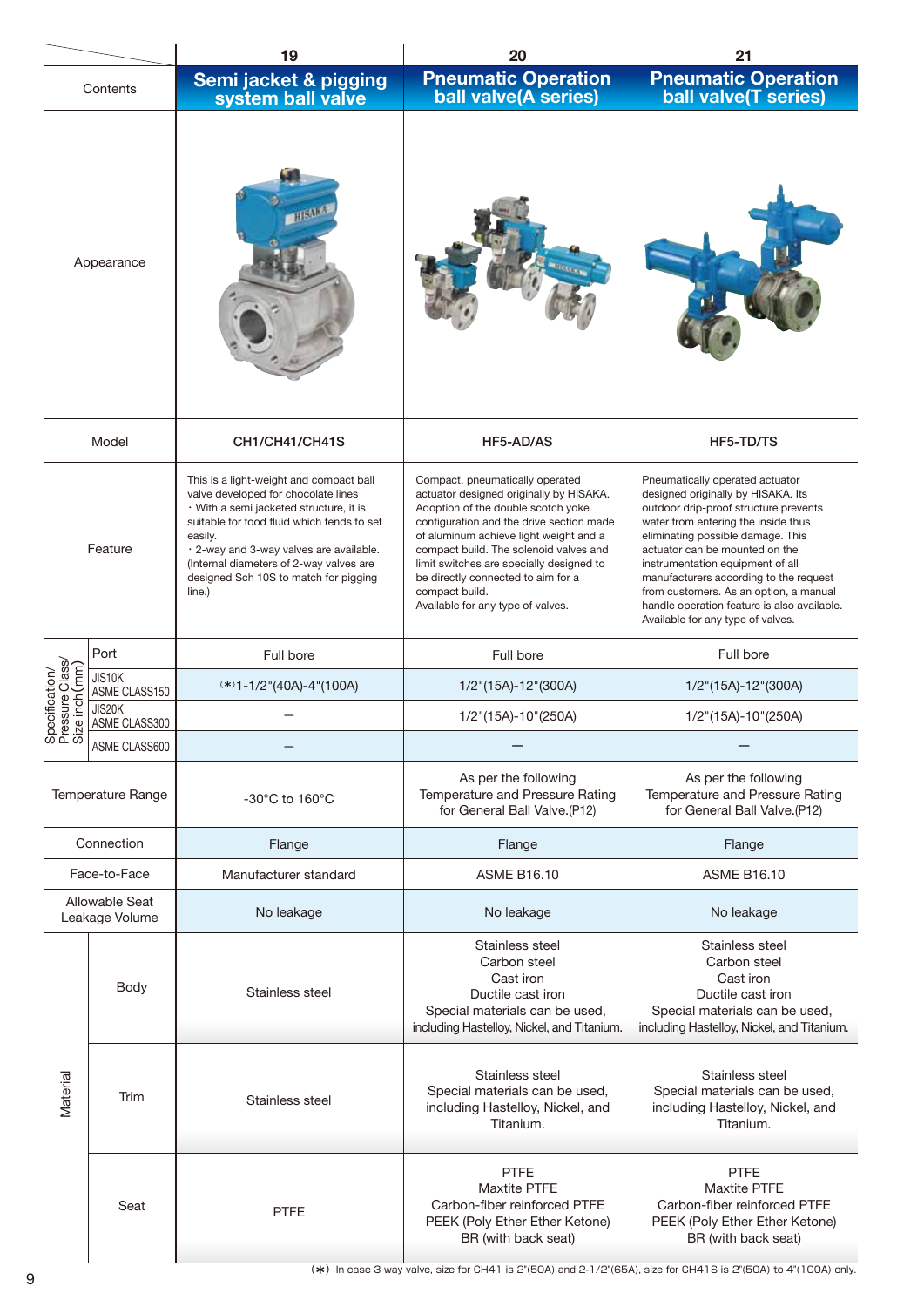|                                                     |                                  | 22                                                                                                                                                                                                                                                                                                                     | 23                                                                                                                                                                                                                  | 24                                                                                                                                                                                                        |  |
|-----------------------------------------------------|----------------------------------|------------------------------------------------------------------------------------------------------------------------------------------------------------------------------------------------------------------------------------------------------------------------------------------------------------------------|---------------------------------------------------------------------------------------------------------------------------------------------------------------------------------------------------------------------|-----------------------------------------------------------------------------------------------------------------------------------------------------------------------------------------------------------|--|
| Contents                                            |                                  | <b>2-stage Pneumatic</b><br><b>Operation ball valve</b>                                                                                                                                                                                                                                                                | Hydraulic Operation<br>ball valve                                                                                                                                                                                   | <b>Motorized ball valve</b>                                                                                                                                                                               |  |
| Appearance                                          |                                  |                                                                                                                                                                                                                                                                                                                        |                                                                                                                                                                                                                     |                                                                                                                                                                                                           |  |
|                                                     | Model                            | HF5-TDT/TST                                                                                                                                                                                                                                                                                                            | HF5(SH)-HC、TF5(SH)-HC                                                                                                                                                                                               | HF5-AE                                                                                                                                                                                                    |  |
| Feature                                             |                                  | Epoch-making 2-stage operation<br>actuator allowing for 3 valve positions:<br>fully closed, fully opened, and half<br>opened positions. The opening can be<br>set freely up to 45 degrees. This actuator<br>can also be used for metering valves. In<br>addition, the product can be used to<br>prevent water hammers. | Hydraulic operated actuator designed<br>originally by Hisaka.<br>It has high torque and durability so that it<br>is suitable for installing limited space.<br>This actuator is available for any type of<br>valves. | Ball valve with an electric motor installed<br>in its drive section. This valve can be<br>driven by using signal wiring and power<br>wiring, in a place where it is difficult to<br>supply operation air. |  |
|                                                     | Port                             | Full bore                                                                                                                                                                                                                                                                                                              | Full bore                                                                                                                                                                                                           | Full bore                                                                                                                                                                                                 |  |
|                                                     | JIS10K<br>ASME CLASS150          | 1/2"(15A)-12"(300A)                                                                                                                                                                                                                                                                                                    | 6"(150A)-20"(500A)                                                                                                                                                                                                  | 1/2"(15A)-12"(300A)                                                                                                                                                                                       |  |
| specification/<br>Pressure Class/<br>size inch (mm) | JIS20K<br>ASME CLASS300          | 1/2"(15A)-10"(250A)                                                                                                                                                                                                                                                                                                    | 6"(150A)-20"(500A)                                                                                                                                                                                                  | 1/2"(15A)-10"(250A)                                                                                                                                                                                       |  |
| 있고 있                                                | ASME CLASS600                    |                                                                                                                                                                                                                                                                                                                        |                                                                                                                                                                                                                     |                                                                                                                                                                                                           |  |
| Temperature Range                                   |                                  | As per the following<br>Temperature and Pressure Rating<br>for General Ball Valve.(P12)                                                                                                                                                                                                                                | $-30^{\circ}$ C to 80 $^{\circ}$ C<br>(MAX160°C available)                                                                                                                                                          | As per the following<br>Temperature and Pressure Rating<br>for General Ball Valve.(P12)                                                                                                                   |  |
|                                                     | Connection                       | Flange                                                                                                                                                                                                                                                                                                                 | Flange                                                                                                                                                                                                              | Flange                                                                                                                                                                                                    |  |
|                                                     | Face-to-Face                     | <b>ASME B16.10</b>                                                                                                                                                                                                                                                                                                     | <b>ASME B16.10</b>                                                                                                                                                                                                  | <b>ASME B16.10</b>                                                                                                                                                                                        |  |
|                                                     | Allowable Seat<br>Leakage Volume | No leakage                                                                                                                                                                                                                                                                                                             | No leakage                                                                                                                                                                                                          | No leakage                                                                                                                                                                                                |  |
|                                                     | Body                             | Stainless steel<br>Carbon steel<br>Cast iron<br>Ductile cast iron<br>Special materials can be used,<br>including Hastelloy, Nickel, and Titanium.                                                                                                                                                                      | Stainless steel<br>Carbon steel                                                                                                                                                                                     | Stainless steel<br>Carbon steel<br>Cast iron<br>Ductile cast iron<br>Special materials can be used,<br>including Hastelloy, Nickel, and Titanium.                                                         |  |
| Material                                            | Trim                             | Stainless steel<br>Special materials can be used,<br>including Hastelloy, Nickel, and<br>Titanium.                                                                                                                                                                                                                     | Stainless steel                                                                                                                                                                                                     | Stainless steel<br>Special materials can be used,<br>including Hastelloy, Nickel, and<br>Titanium.                                                                                                        |  |
|                                                     | Seat                             | <b>PTFE</b><br><b>Maxtite PTFE</b><br>Carbon-fiber reinforced PTFE<br>PEEK (Poly Ether Ether Ketone)<br>BR (with back seat)                                                                                                                                                                                            | <b>PTFE</b><br>Carbon-fiber reinforced PTFE                                                                                                                                                                         | <b>PTFE</b><br><b>Maxtite PTFE</b><br>Carbon-fiber reinforced PTFE<br>PEEK (Poly Ether Ether Ketone)<br>BR (with back seat)                                                                               |  |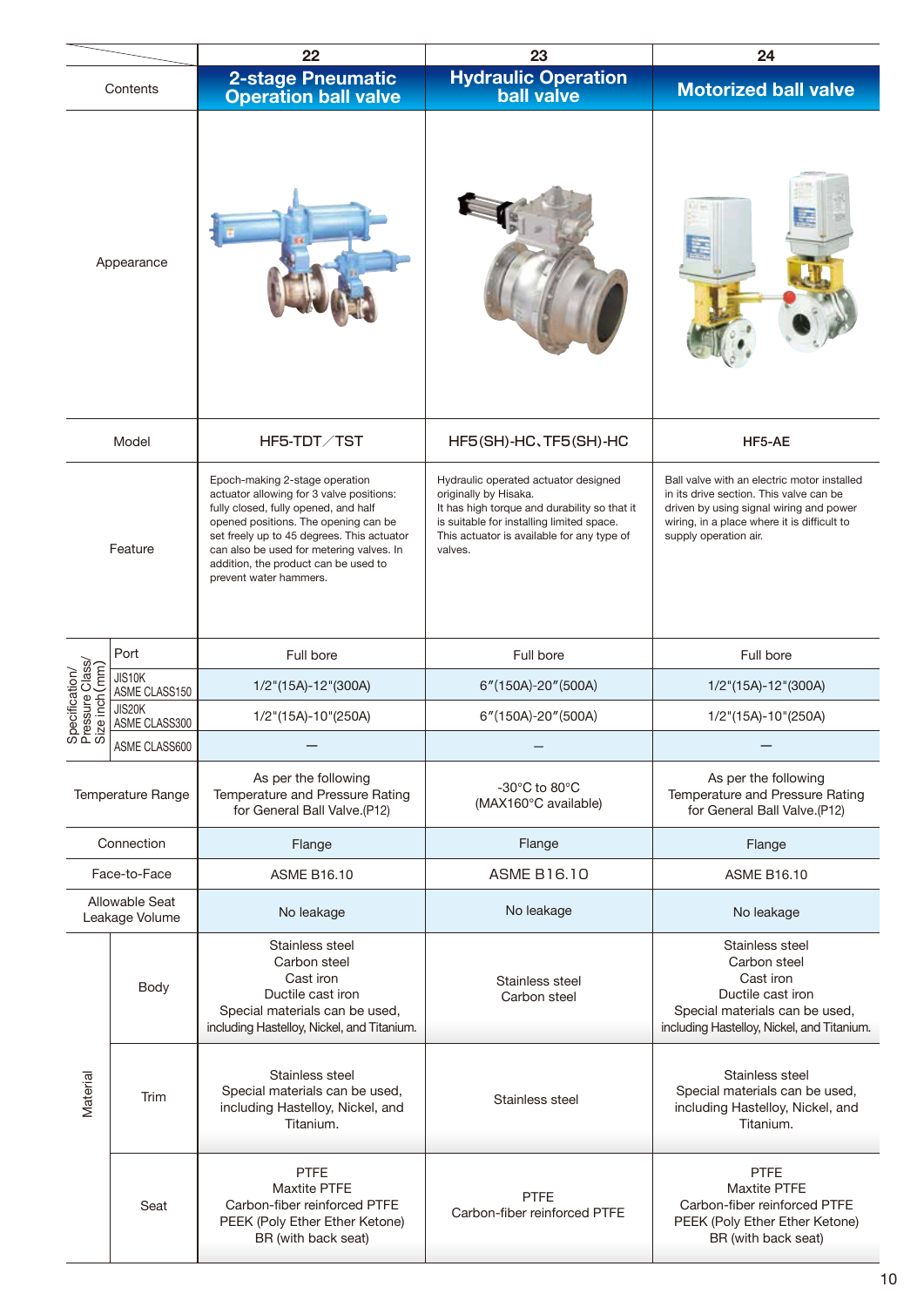|                                                     |                                  | 25                                                                                                                                                                                                                     | 26                                                                                                                                                                                                                                                                                                                                                                                                  |  |
|-----------------------------------------------------|----------------------------------|------------------------------------------------------------------------------------------------------------------------------------------------------------------------------------------------------------------------|-----------------------------------------------------------------------------------------------------------------------------------------------------------------------------------------------------------------------------------------------------------------------------------------------------------------------------------------------------------------------------------------------------|--|
|                                                     | Contents                         | <b>Diaphragm valve</b>                                                                                                                                                                                                 | <b>Hi-T seat ball valve</b>                                                                                                                                                                                                                                                                                                                                                                         |  |
| Appearance                                          |                                  |                                                                                                                                                                                                                        |                                                                                                                                                                                                                                                                                                                                                                                                     |  |
|                                                     | Model                            | HD1(PPE)、HD1(PPE)-ZS/Z O/ZD                                                                                                                                                                                            | HF5(HT)                                                                                                                                                                                                                                                                                                                                                                                             |  |
| Feature                                             |                                  | HISAKA Diaphragm valve is suitable for<br>high corrosive application.<br>The valve parts are designed by HISAKA<br>which are including cast steel body,<br>bonnet handle, stainless compressor,<br>actuator and so on. | This is a soft seat ball valve that can be<br>used up to a maximum operating<br>temperature of 300°C (1.0 MPa) by<br>mixing high ratio carbon-based fillers in<br>the PTFE. It has the same features as<br>conventional PTFE seat, such as low<br>torque, zero leakage, easy maintenance,<br>and 2WAY specifications, and is superior<br>in cost performance compared to metal<br>seat ball valves. |  |
|                                                     | Port                             |                                                                                                                                                                                                                        | Full bore                                                                                                                                                                                                                                                                                                                                                                                           |  |
|                                                     | JIS10K<br>ASME CLASS150          | $1/2''(15A)-4''(100A)$                                                                                                                                                                                                 | $1/2$ "(15A)-4" (100A)                                                                                                                                                                                                                                                                                                                                                                              |  |
| Specification/<br>Pressure Class/<br>Size inch (mm) | JIS20K<br>ASME CLASS300          |                                                                                                                                                                                                                        | 1/2"(15A)-4" (100A)                                                                                                                                                                                                                                                                                                                                                                                 |  |
| ဟ ட ဟ                                               | ASME CLASS600                    |                                                                                                                                                                                                                        |                                                                                                                                                                                                                                                                                                                                                                                                     |  |
|                                                     | Temperature Range                | $-20^{\circ}\text{C} \sim 100^{\circ}\text{C}$                                                                                                                                                                         | $-30^{\circ}$ C $-300^{\circ}$ C                                                                                                                                                                                                                                                                                                                                                                    |  |
|                                                     | Connection                       | Flange                                                                                                                                                                                                                 | Flange                                                                                                                                                                                                                                                                                                                                                                                              |  |
|                                                     | Face-to-Face                     | <b>ISO</b>                                                                                                                                                                                                             | <b>ASME B16.10</b>                                                                                                                                                                                                                                                                                                                                                                                  |  |
|                                                     | Allowable Seat<br>Leakage Volume | No leakage                                                                                                                                                                                                             | No leakage                                                                                                                                                                                                                                                                                                                                                                                          |  |
| Material                                            | Body                             | Carbon steel(SCPH2)<br>+ PFA Lined                                                                                                                                                                                     | Stainless steel<br>Carbon steel                                                                                                                                                                                                                                                                                                                                                                     |  |
|                                                     | Trim                             | Compresser: Stainless steel                                                                                                                                                                                            | Stainless steel                                                                                                                                                                                                                                                                                                                                                                                     |  |
|                                                     | Seat                             | Diaphragm: PTFE<br>Cushion rubber: EPDM                                                                                                                                                                                | Hi-T seat                                                                                                                                                                                                                                                                                                                                                                                           |  |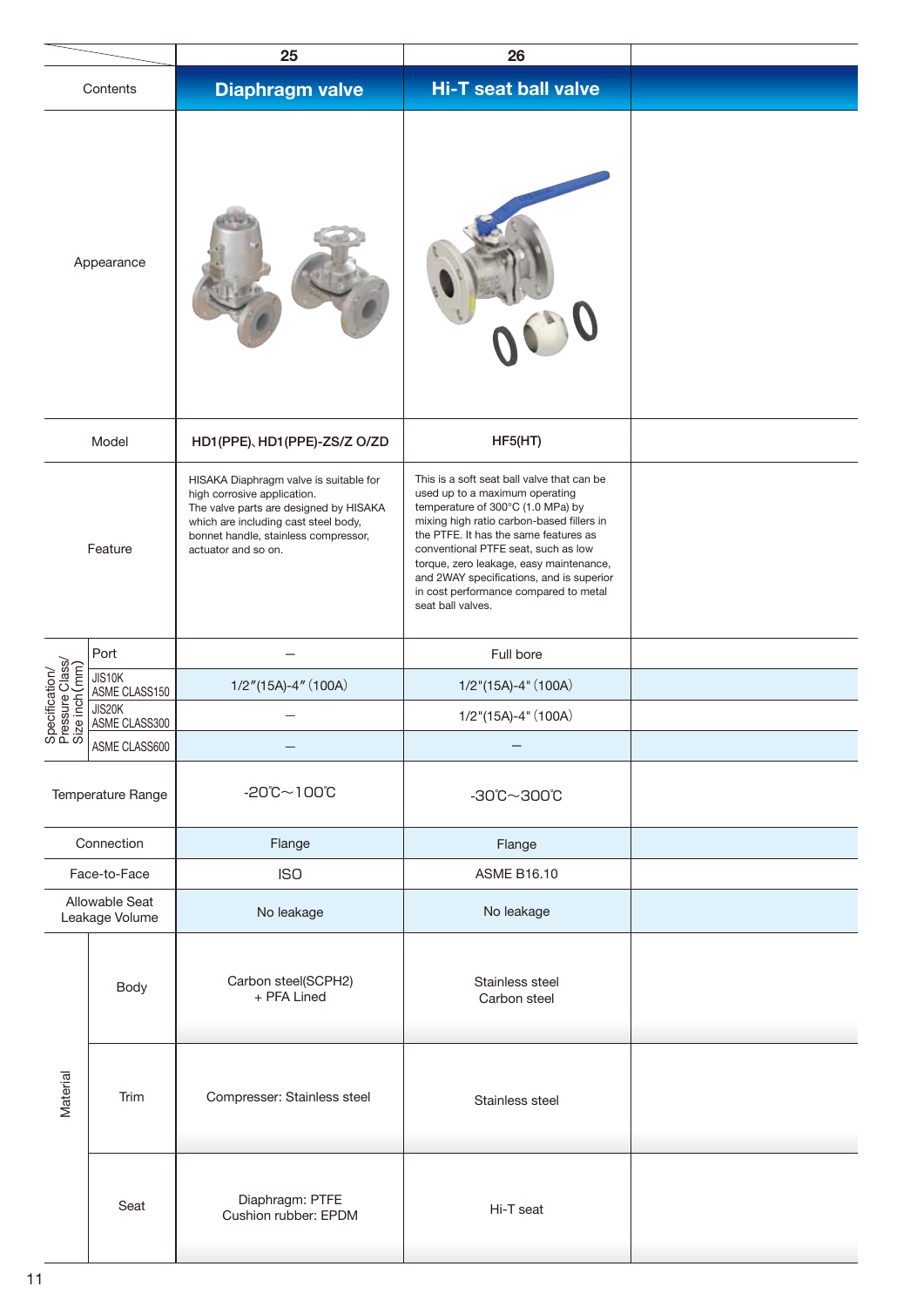### **■Temperature and Pressure Rating for General Ball Valve**



### **■Temperature and Pressure Rating for Low Temperature Ball Valve**

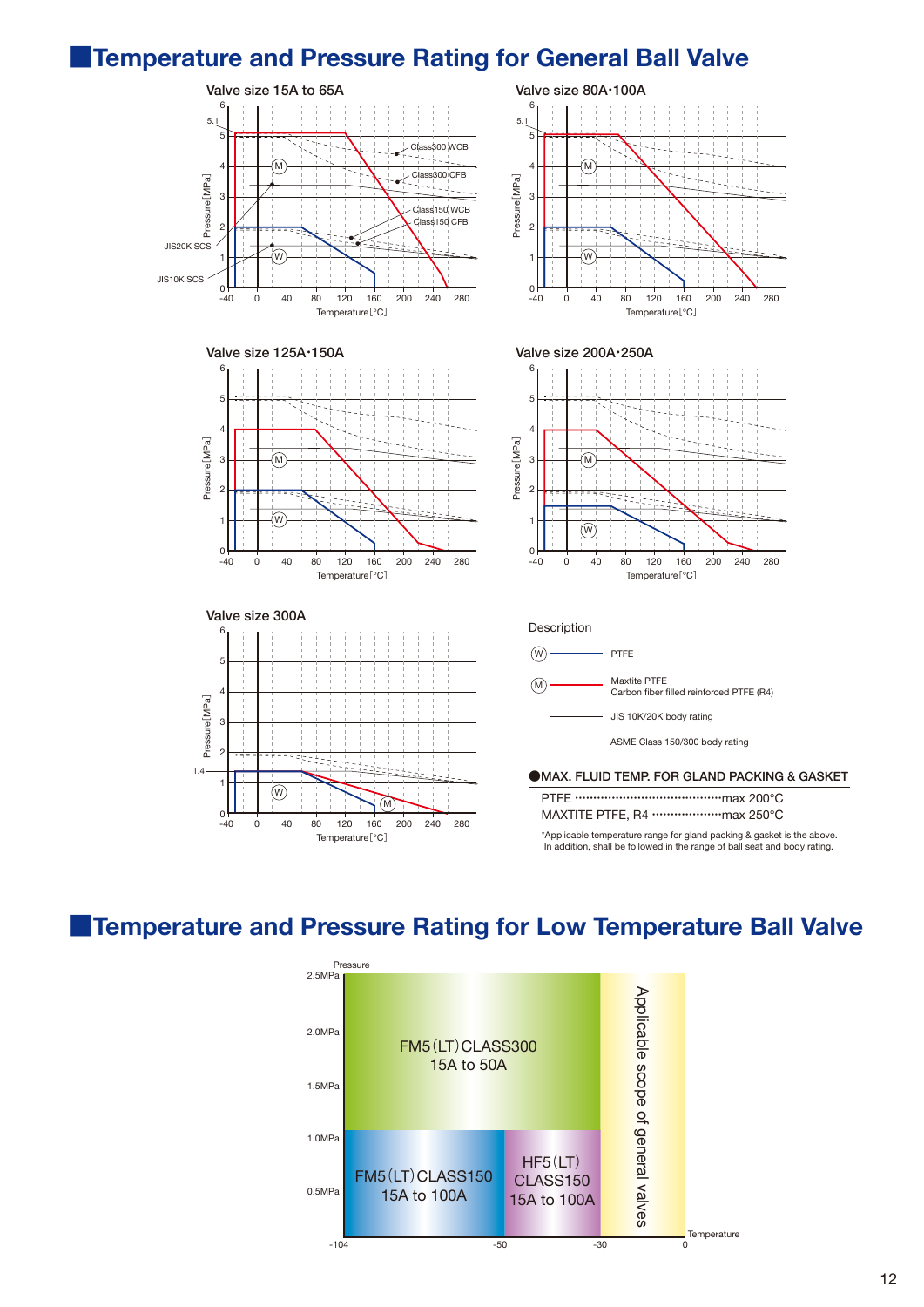### **HISAKA Valve Division Website**

**This site provides you with all kinds of information on our valve products including information on our new products, downloading of operating procedures and technical information, and acceptance of your inquires on our products and your requests for quotation.**

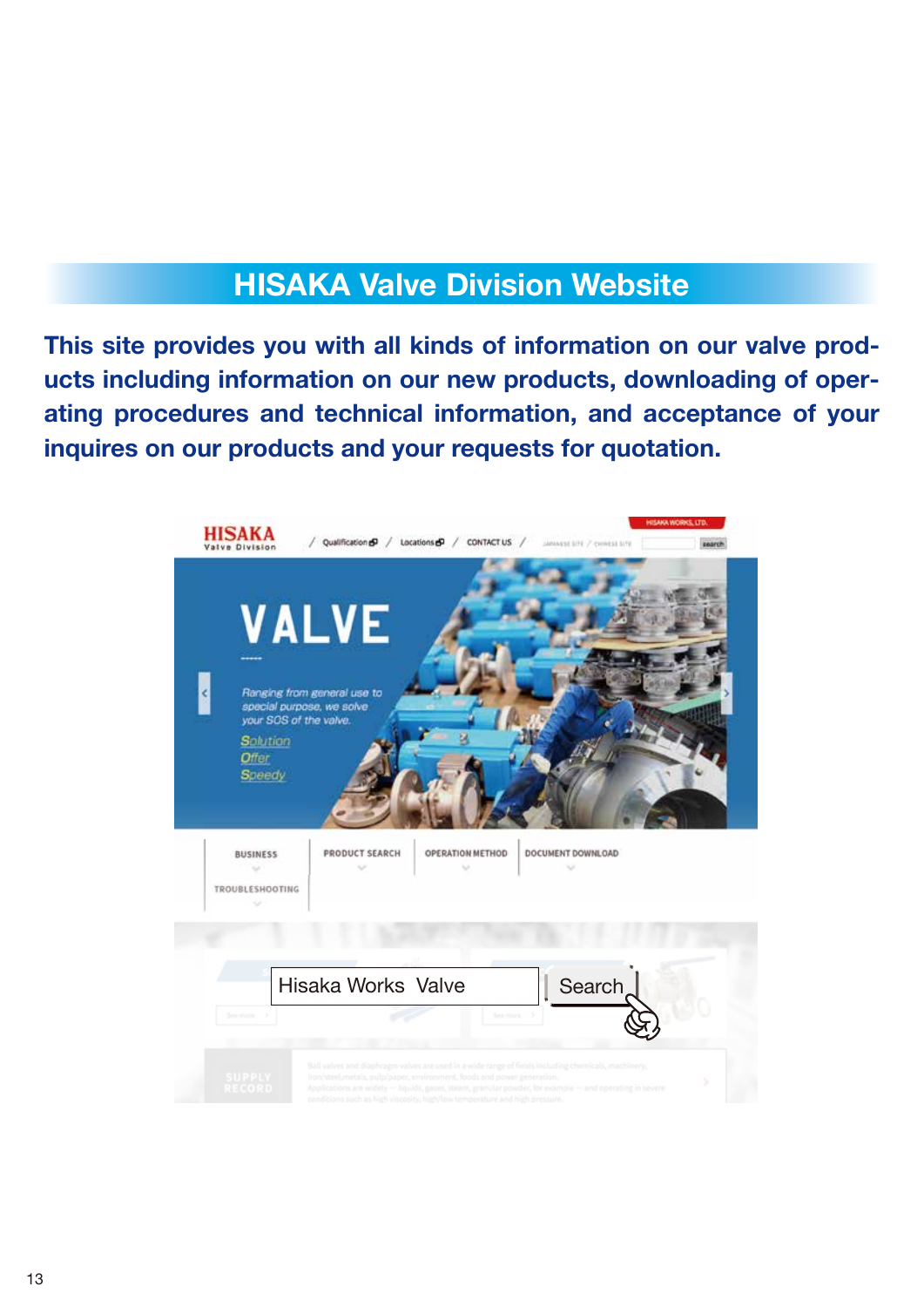### **FOR PROPER USE OF HISAKA BALL VALVES**

- 1. Completely clean the inside of the piping before installing valves. Contaminations, welding slag, or rust in pipes can cause leakage or malfunction if digging into the seal surfaces.
- 2. Do not apply excessive force (such as clamping of flanges with a large gap between them and uneven tightening of bolts) or vibration to valves.
- 3. Some bolts and/or nuts may be loosened by vibration during transportation. Check all the bolts and nuts before use. Retorque any loosened ones.
- 4. Valves with soft seats must be used in a fully opened or closed position. If such valves are used in a half-opened position, their soft seats may be deformed, which can cause leakage or malfunction. If the valves are to be used in a half-opened position, please contact HISAKA in advance.
- 5. If gland leakage has occurred, retorque the gland packing. In this case, overtorquing will increase operational torque, which can cause malfunction. Retorque the packing until leakage stops while checking the torque.
- 6. Do not disassemble actuators under pressure. In addition, exercise care when handling single-acting actuators. These actuators contain a spring which can jump out, causing danger.
- 7. If the liquid temperature changes, the liquid left between the ball and valve box (in the pocket part) can cause an abnormal pressure rise due to thermal expansion, resulting in malfunction or the deformation of the seat leading to leakage. If the liquid temperature changes, consult HISAKA in advance.
- 8. The floating type ball valves can suffer from seat leakage under low pressure if the valves are used in a condition subject to large pressure changes. Consult HISAKA in advance.
- 9. If valves are to be used for powder transfer, consult HISAKA in advance. Consideration is required on the consolidation of powder, the flaws on sliding surfaces, and the wear of valve boxes and flow passages.
- 10. If valves are used for oxygen, hydrogen peroxide, or solvents, special treatments and selections are required. For more information, consult HISAKA.

**http://www.hisaka.co.jp/english/valve/techDoc/index.html** For more information including technical materials, visit our website: